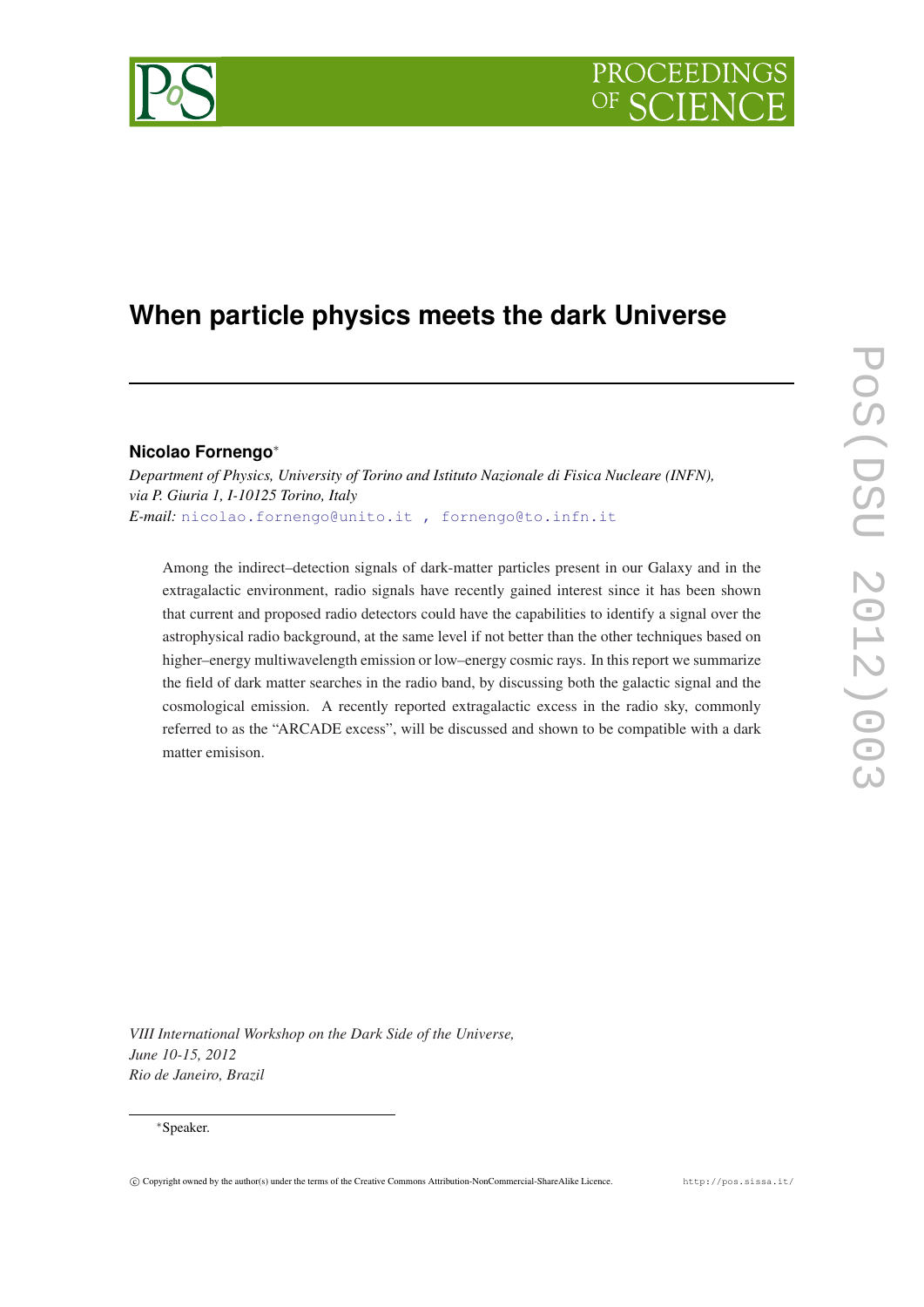# 1. Introduction

The nature of non–baryonic Dark Matter (DM) is one of the great puzzles of modern Cosmology. A non–gravitational detection of DM would be a fundamental step toward the understanding of its properties. This could be obtained in several ways, the most promising and popular methods being direct searches in low–background underground experiments and indirect detection methods. Particle searches at colliders can offer a complementary tool to identify the fundamental properties of DM.

Indirect detection techniques are based on the identification of the products of DM annihilations or decays, notably neutrinos, antimatter and photons. Indirect searches are particularly promising if DM is in the form of Weakly Interacting Massive Particles (WIMPs). In the early Universe, WIMPs decouple non–relativistically from the thermal plasma and inherit the correct relic abundance if they possess a thermally averaged annihilation cross section of the order of  $\langle \sigma v \rangle = 3 \times 10^{-26}$  cm<sup>3</sup>s<sup>-1</sup>. Annihilations of WIMPs inside galaxies are able to inject large amounts of relativistic electrons and positrons, which then produce synchrotron radiation by interacting with the galactic magnetic fields . This is a generic prediction of WIMP models, except for the peculiar case of WIMP candidates annihilating only into neutrinos. For galactic magnetic fields with a strength of the order of  $\mu$ G and electrons energies below about 10 GeV, synchrotron emission occurs at frequencies around and below the GHz, *i.e.* in the radio band. Radio observations appears therefore to be appropriate tools for indirect WIMP searches and they have been extensively discussed in the context of WIMP annihilations in our Galaxy or in the extragalctic environment [[1](#page-12-0), [2](#page-12-0), [3](#page-13-0), [4](#page-13-0), [5](#page-13-0), [6,](#page-13-0) [7,](#page-13-0) [8,](#page-13-0) [9,](#page-13-0) [10](#page-13-0), [11](#page-13-0), [12,](#page-13-0) [13](#page-13-0), [14,](#page-13-0) [15\]](#page-13-0).

In this note we will discuss the relevance of radio signals for WIMP dark matter detection. We will focus on both the galactic and extragalactic components, considering also the possibility to extract information from the angular correlations on the radio sky, profiting of the good angular resolution of radio detectors. Notably, we will comment on a detected extragalactic radio excess below few GHz, commonly called the "ARCADE excess", and we will show that this potential excess is compatible with a signal from DM annihilation [\[1\]](#page-12-0). Future and foreseen radio detectors will be able to test this hypothesis. These note is based on Refs. [[1](#page-12-0), [2](#page-12-0), [3](#page-13-0)], where additional details can be found.

# 2. The galactic emission

Dark matter annihilations in the Galactic halo inject relativistic electrons and positrons which then generate a synchrotron radiation when they interact with the galactic magnetic field. As shown in Ref. [[2](#page-12-0)], the low–frequency range (from 22 to 1420 MHz) offers a new window in the search for DM, especially for those low–mass WIMPs which are currently under deep scrutiny in direct detection searches [[16,](#page-13-0) [17](#page-13-0), [18\]](#page-13-0). Indeed, for magnetic fields of  $\mu$ G, as is typical in the Galaxy, synchrotron emission below GHz–frequency is produced by electrons and positrons with energies well below 10 GeV. In particular, WIMP candidates annihilating into light leptons with a "thermal" annihilation cross-sections can be strongly constrained for masses  $M_{DM} < 10 \,\text{GeV}$  [\[2\]](#page-12-0).

Details of the calculation of the galactic radio emission are found in Ref. [[2](#page-12-0)], where five different radio surveys with frequencies below few GHz and a large sky coverage were selected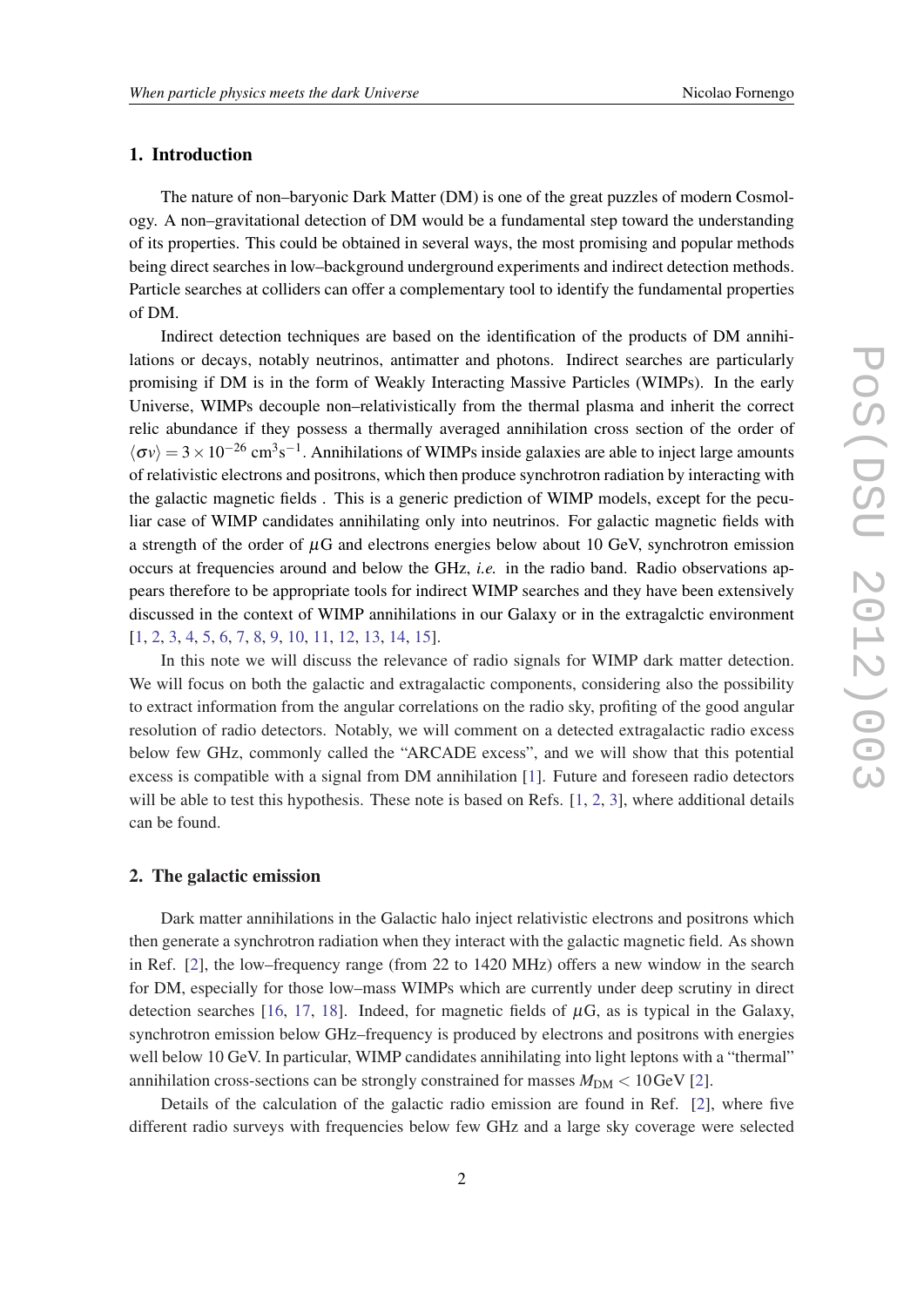

Figure 1: Left panel: Temperature versus frequency calculated at the galactic poles  $(b = \pm 90^{\circ})$  for  $\mu^+ \mu^$ and  $b\bar{b}$  annihilation channels,  $M_{DM} = 10,100$  GeV. We adopt a galactic magnetic field as in Ref. [\[2](#page-12-0)], an NFW dark matter profile and the median propagation model for electrons/positrons in the Galaxy [[2\]](#page-12-0). The data points denote the temperatures at the north and south galactic poles, averaged over a 10° circle. Right panel: Temperature versus galactic latitude at 45 MHz. Data refer to a thin strip  $|l| < 3^{\circ}$ , with *l* the galactic longitude. Lines are predictions for DM models for  $l = 0^\circ$ . The vertical blue band corresponds to  $|b| < 10^\circ$ directed towards the Galactic center. Predictions are showed for different annihilation channels, NFW and isothermal DM profiles, for the same galactic magnetic field and propagation parameters as in the left panel. Figures adapted from Ref. [\[2](#page-12-0)].

as the most suitable for DM analyses. As a first result, which shows the capabilities of radio measurements for DM studies, we report in the left panel of Fig. 1 the average temperature observed at the galactic poles at different frequencies. The data have been averaged over a 10° circle. The vertical bands identify the average frequency of the synchrotron radiation produced by electrons of a given energy and suggest that synchrotron emission produced by  $< 100$  GeV DM particles peaks at sub–GHz frequencies. These frequencies are therefore particularly suitable to search for light or intermediate DM masses. Moreover, both WIMP models with dominant hadronic annihilation final states and leptophilic light–WIMP models, induce a synchrotron spectrum which is softer than the observed galactic one. One of the main motivations of this study therefore resides in the fact that low radio frequencies have the largest constraining power for such WIMP models.

The right panel of Fig. 1 compares observations and DM emissions at 45 MHz for different DM models and astrophysical configurations. The data refer to a thin strip crossing the galactic center and perpendicular to the galactic plane  $(|l| < 3^{\circ})$ . The figure shows that it is viable to search for a DM signal outside the inner galactic center region ( $|b| > 10°$ ). Inside this region, displayed by the blue band, the astrophysical uncertainties on the propagation model, the DM distribution, and the contamination from the astrophysical background become more important [[2](#page-12-0)]. As expected, for a cored isothermal model for the galactic DM halo, the emission is strongly reduced at small galactic latitudes and longitudes, as compared to the emission from a more pronounced NFW profile. The scaling of the signal with the magnetic field strength is  $\propto B^{-2}$ . In general, the emission does not significantly change for different typical assumptions galactic magnetic field spatial profiles, unless one considers a large mismatch between the size of the diffusion box and the scale at which the magnetic field becomes suppressed [\[2\]](#page-12-0).

While the observed radio emission is dominated by the astrophysical background, Fig. 1 nevertheless suggests that DM could substantially contribute to the radio flux, especially close to the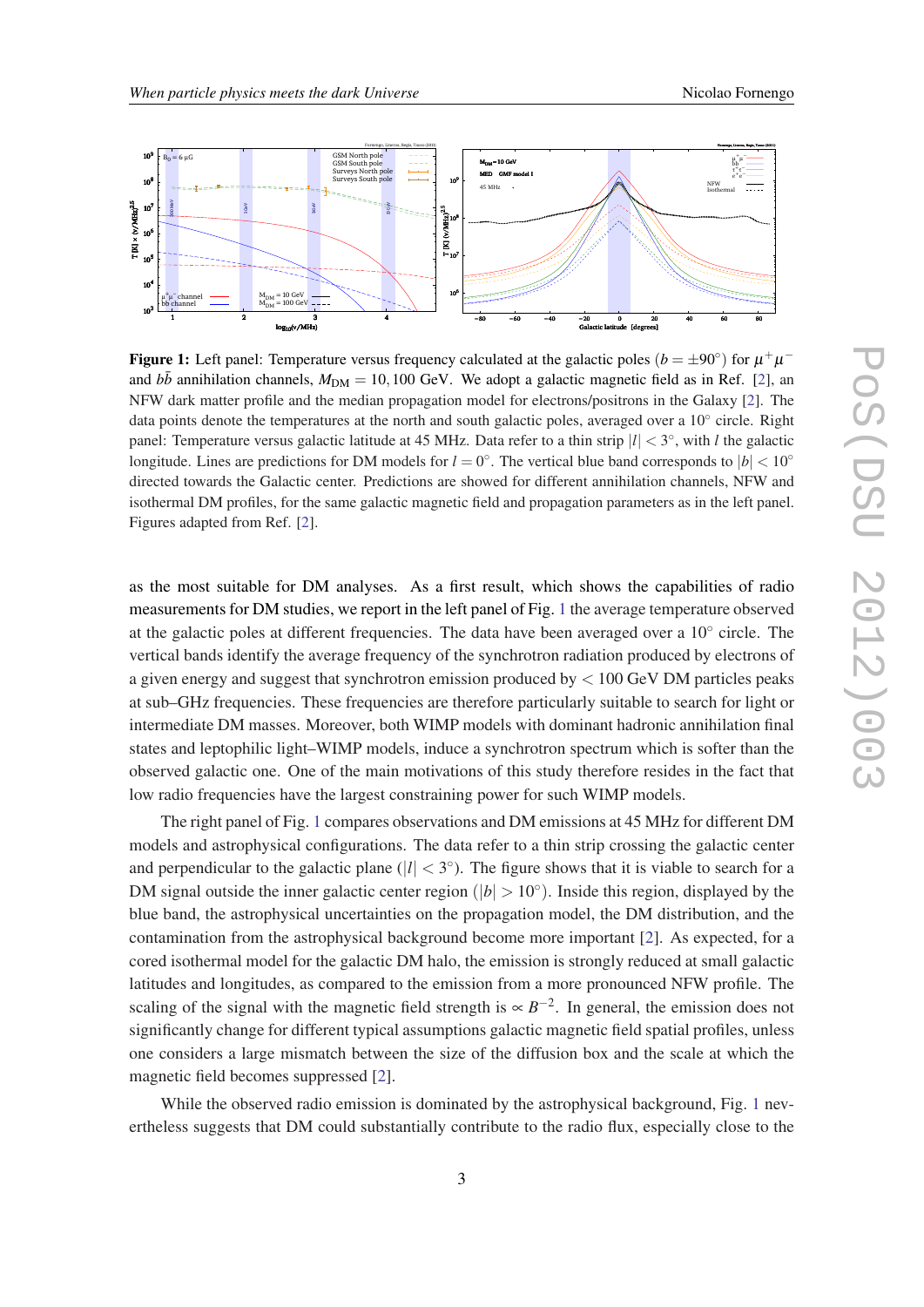<span id="page-3-0"></span>

**Figure 2:** Left panel: upper bounds on the DM annihilation cross section  $(\sigma v)$  versus the DM mass, for annihilation into  $\bar{b}b$  quarks, for the NFW and isothermal DM profiles and for a galactic magnetic field as in Ref. [\[2](#page-12-0)]. The horizontal line shows the value of the "thermal" annihilation cross section. The bounds are from all sky and from a combination of 5 frequency skymaps, as in Ref. [\[2](#page-12-0)]. Right panel: upper bounds on the DM annihilation cross section  $(\sigma v)$  versus the DM mass, for annihilation into the  $\mu^+\mu^-$  channel, for the NFW and for a galactic magnetic field as in Ref. [[2\]](#page-12-0). The plot shows the dependence of the bound on individual frequencies. The horizontal line shows the value of the "thermal" annihilation cross section. Figures adapted from Ref. [\[2](#page-12-0)].

galactic center or just away from it. Certainly a DM detection is challenged by the large uncertainties which affect the determination of the background. In the following, in order to be conservative we directly use the present observational data to constrain DM models, without attempting any background subtraction [[2](#page-12-0)]. This will prove to be already quite constraining, especially for light leptophilic WIMPs.

The bounds on the dark matter parameter space are therefore conservatively inferred requiring that dark matter synchrotron emission does not exceed the data, without attempting any subtraction of an astrophysical component (background). Our procedure is the following: the sky is subdivided in 232 patches obtained as explained in Ref.[\[2\]](#page-12-0); we then compute the average DM radio emission  $(T_{DM})$  and the average observed radio flux  $(T_{obs})$  in each patch covered by the data in the data samples we use (notice that most of the surveys do not cover all the sky [[2](#page-12-0)]). The constraints inferred from each patch is obtained requiring that:  $T_{DM} \leq T_{obs} + 3\sigma$  where  $\sigma$  is the rms temperature noise [[2](#page-12-0)]. This calculation is repeated for all the frequencies and then a bound on the DM annihilation cross section ( $\sigma v$ ) is set by taking the most constraining patch. Some of the results are summarized in Fig. 2. The bounds do not dramatically vary for different annihilation channels. We find that models with DM masses  $M_{DM}$  < 10 GeV and "thermal" value of the annihilation cross section  $(\sigma v) = 3 \times 10^{-26}$  cm<sup>3</sup> s<sup>-1</sup> are strongly constrained in the case of the NFW profile (especially for a leptophylic WIMP), while the bounds drastically weaken for an isothermal DM profile, since it possesses a much lower DM density in a large region around the Galactic center. For an NFW DM profile and for the  $\mu^+\mu^-$  and  $e^+e^-$  annihilation channels, thermal values of  $(\sigma v)$  can be already excluded for *M*<sub>DM</sub> < 4 – 6 GeV [[2](#page-12-0)]. Dependencies on the electron/positron propagation models and on the galactic magnetic field properties, and how these uncertainties reflect on the determination of the bounds on the DM properties, are discussed in details in Ref. [\[2\]](#page-12-0).

The relevance of the different radio surveys (which cover different frequency ranges) in determining the constraints on the DM properties are shown in the right panel of Fig. 2. As anticipated above, the lowest frequencies are more constraining for low DM masses  $(M_{DM} < 10 \text{ GeV})$  while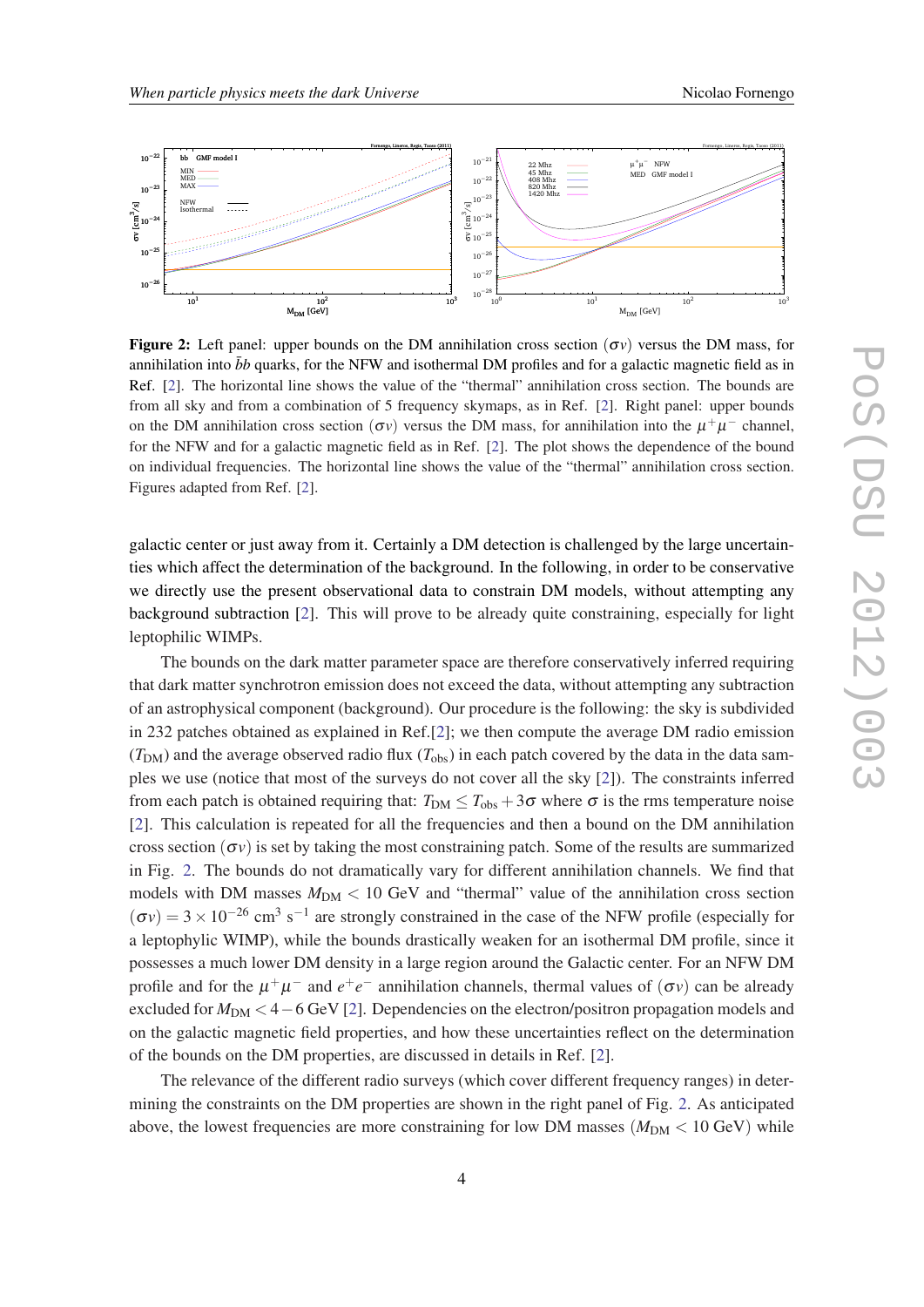<span id="page-4-0"></span>

Figure 3: Extragalactic radio (left panel) and X/gamma ray (central panel) emissions for different DM benchmark in the annihilating (solid) and decaying (dotted) cases (B1: WIMP with a 100 GeV mass, producing *b* quarks; B2: WIMP with a 10 GeV mass, producing muons; in both cases, the annihilating WIMP has a "thermal" cross section (see Ref. [\[3](#page-13-0)] for additional details). For the radio case, main astrophysical source contributions (black–solid), CMB (black–dotted), and the best–fit of ARCADE data (black–dashed) are shown [[19\]](#page-13-0). The right panel shows contributions at different redshifts of the emissions produced by synchrotron radiation at 1 GHz, inverse Compton scattering on CMB at 1 MeV, and  $\pi^0$ -decay at 1 GeV, in the benchmark case B1 (all normalized to unity). Figures adapted from Ref. [\[3](#page-13-0)].

 $\mathcal{O}(\text{GHz})$  frequencies become relevant for heavier DM candidates. Let us also remark that the constraining power of a single survey also depends on the fraction of sky coverage and on its sensitivity: this is visible in the right panel of Fig. [2,](#page-3-0) where the 820 MHz survey provides worse constraints than the 1420 MHz one.

#### 3. The extragalactic emission

Dark matter annihilation (or decay) in cosmic structures external to our Galaxy may produce a radio flux of extragalactic (or cosmological origin). A detailed analysis on this topic has been performed in Ref. [\[3\]](#page-13-0), to which we refer for all the details. Ref. [[3](#page-13-0)] showed that three relevant observables may be fruitfully used to study the cosmological radio emission: flux intensity, differential number counts of extragalactic sources and angular correlations of the radio sky–temperature. Ref. [[3](#page-13-0)] showed that source counts and angular correlation data could be particularly relevant to disentangle the DM contribution from astrophysical sources, such as radio loud active galactic nuclei (AGN) and star forming galaxies (SFG). It was also noticed that cosmological radio emission induced by WIMP DM has a fast decrease with redshift [\[3\]](#page-13-0): the main contribution arises from structures at  $z \ll 1$ . Moreover, DM halos can significantly contribute to the source counts at brightness below the  $\mu$ Jy level. Therefore, a specific property of the extragalactic WIMP–induced source population is to peak at low redshift and low brightness. This hypothesis can be tested by radio telescopes with flux sensitivity able to reach the  $\mu$ Jy level, that will be reached by upcoming radio experiments, in particular by the Square Kilometer Array (SKA).

A feeling about the expected DM signals and how they compare to astrophysical emissions can be obtained by analyzing a few relevant benchmark models. Let's consider a WIMP DM candidate (model B1) with mass  $M_{DM} = 100$  GeV, "thermal" annihilation cross section ( $\sigma_a v$ ) =  $3 \cdot 10^{-26}$  cm<sup>3</sup>s<sup>-1</sup> and final state of annihilation into quarks  $b\bar{b}$  (and similarly a decaying case with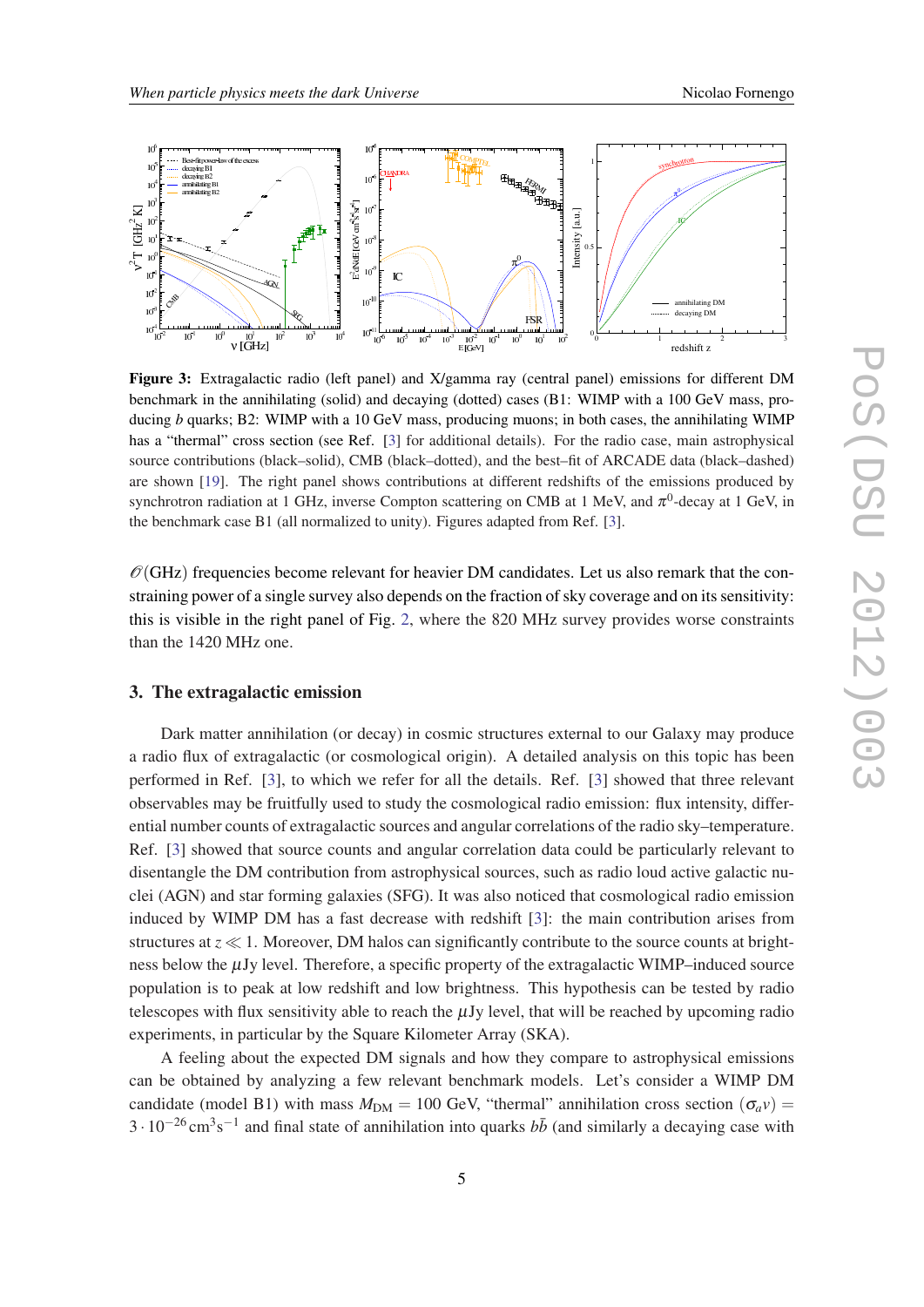lifetime  $\tau = 4 \cdot 10^{28}$  s). Motivated by recent indications from direct detection experiments (DAMA [[16\]](#page-13-0), CoGeNT [\[17](#page-13-0)], and CRESST [[18\]](#page-13-0)) and by a possible DM interpretation of the ARCADE excess [\[1\]](#page-12-0) (discussed in the next Section), we introduce also a DM candidate (model B2) with mass  $M_{DM} = 10$  GeV, again with "thermal" annihilation rate, but annihilating into a purely leptonic final state  $\mu^+ - \mu^-$  (to enhance the synchrotron signal), together with a decaying case with  $\tau =$  $5 \cdot 10^{27}$  s. A detailed discussion on the DM halo mass function, the halo concentration, the DM distribution in halos and the cosmological model adopted in this analysis are discussed in Ref. [\[3\]](#page-13-0). No substructures are considered in this benchmark scenario and the minimum halo mass is set to  $M_{\text{cut}} = 10^5 M_{\odot}$ . The magnetic field is assumed to be constant in space and time with  $B = 10 \mu G$ , and  $e^+/e^-$  are assumed to radiate at the same place where they are injected. The validity of these assumptions and the impact of relaxing them is analyzed in Ref. [\[3](#page-13-0)].

The left and central panels of Fig. [3](#page-4-0) show total intensities: in the radio band (left panel) and in the X and gamma bands (central panel). X and gamma emission are expected to be counterpart of DM radio emission, since the same electrons produced by DM annihilation or decay and that produce a radio signal as synchrotron radiation, can induce higher energy photons by inverse Compton (IC) scattering on the CMB and radiation fields. Moreover, if the DM particle produces hadronic final states in its annihilation/decay process, these states necessarily produce gamma–rays, the most prominent channel being  $\pi^0$  decays. In the case of annihilation/decay into leptons, final state radiation again contributes to the  $X$  and gamma bands. Note that the DM contribution in those benchmark scenarios is roughly at the same level of the astrophysical emissions and that the extra– galactic sky temperature reported by the ARCADE 2 collaboration [[31\]](#page-14-0) cannot be explained by ordinary models of AGN plus SFG. In Ref. [[1](#page-12-0)] we discussed the possibility of interpreting the AR-CADE data in terms of a DM–induced synchrotron emission. WIMP models can actually account for the excess, with viable scenarios being only slightly more optimistic than the benchmark cases considered here [\[1\]](#page-12-0). This possibility of interpreting the so–called "ARCADE excess" in terms of a DM signal is further discussed in the next Section. Comparing the left and central panels of Fig. [3](#page-4-0), one can see that radio extragalactic data are more constraining than the gamma–ray counterpart for WIMP models with a dominant leptonic annihilation/decay channel (approximately by one order of magnitude in the B2 case); on the contrary, for WIMP models with significant  $\pi^0$  production (as the B1 benchmark), gamma and radio data have roughly the same constraining power.

In Fig. [3](#page-4-0) we have considered energy losses due to synchrotron radiation and to IC scattering on CMB only. The effect of the electron and positron interactions with interstellar radiation fields (ISRF) is difficult to model since it is mostly related to the properties of the astrophysical sources hosted within each halo, rather than to the halo mass. However, the IC loss associated to the ISRF is expected to be subdominant in the extragalactic signals. To corroborate this point, we performed a calculation with energy losses on a simple ISRF with constant density of 1 ev cm<sup>-3</sup> in all halos at any mass *M* and redshift *z*. This density is of the order of the mean optical ISRF density of the Milky Way and can be considered as an overestimate of the actual field, since it is known that either lager (*e.g.* cluster) and smaller (*e.g.* dwarf spheroidal galaxies) structures have much lower density. The effect on the total intensity curves shown in Fig. [3](#page-4-0) reflects in an overall depletion of about 15% [[3](#page-13-0)]. We can therefore assume energy losses due to IC on ISRF as a (relatively) subdominant effect.

In the right panel of Fig. [3](#page-4-0) we show the redshift distribution of main radio, X–, and gamma– ray signals. Inverse Compton scattering on CMB is completely set by the evolution of the DM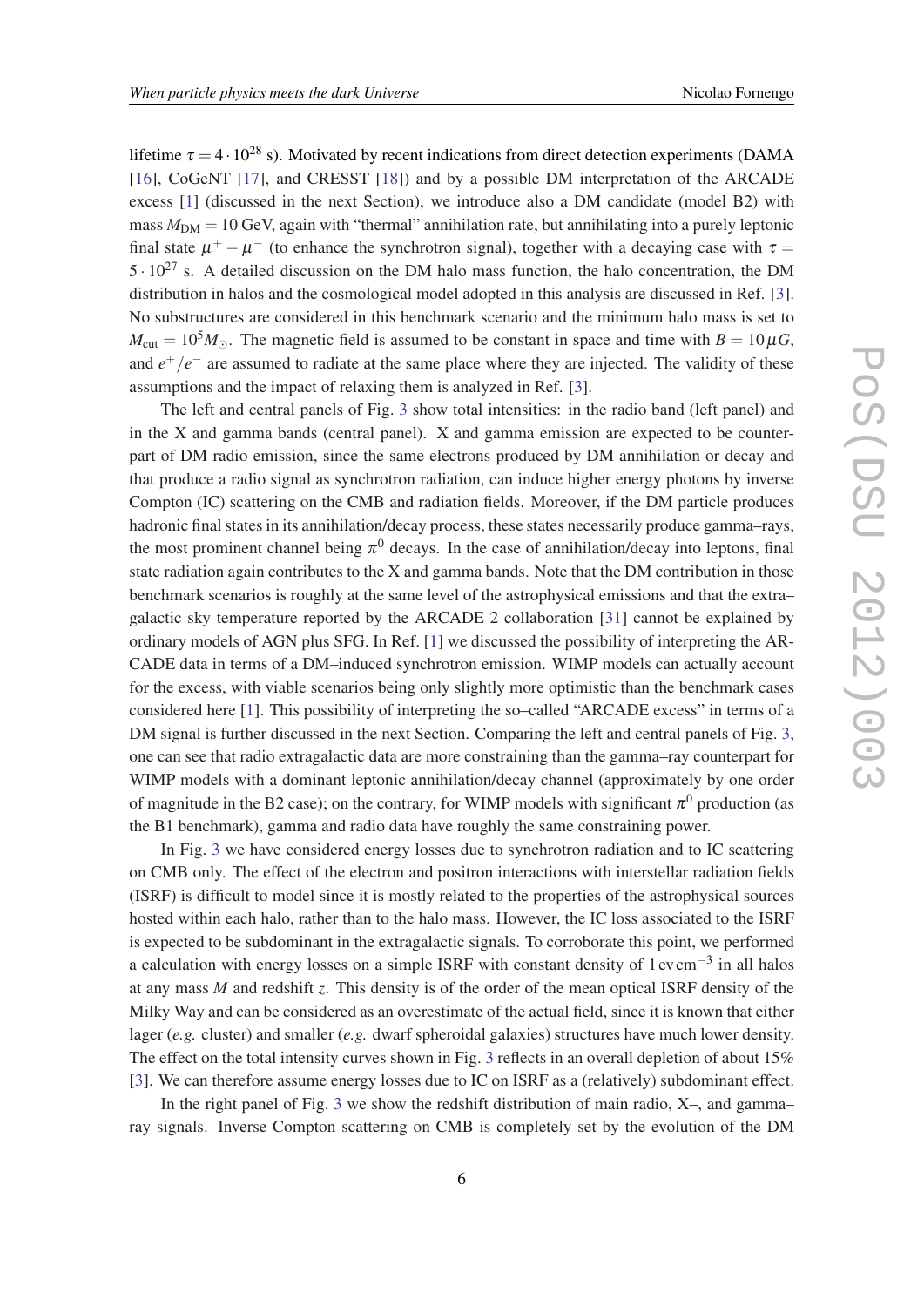<span id="page-6-0"></span>

Figure 4: Left panel: differential number counts for active galactic nuclei (dashed), star–forming galaxies (dotted), and the benchmark B2 annihilating DM model (solid) described in Fig. 3. Data are taken from Ref. [[20\]](#page-13-0). Data and curves referring to different frequencies are multiplied by a factor *c* (given in the figure inset) for clarity. Central panel: differential number counts at 1.4 GHz for the benchmark DM models described in Fig. 3. Right panel: redshift distribution of bright  $(S > 3$  mJy, lower) and faint  $(0.1 \mu Jy < S < 1 \mu Jy$ , upper) astrophysical sources (only the dominant population is shown) and the benchmark DM models B2. Figures adapted from Ref. [[3\]](#page-13-0).

spatial distribution. Indeed, the dilution of CMB energy density due to the expansion of the Universe affects both energy losses and IC power, producing basically no net effect on the emission. There can be a further suppression in the emission at low  $\zeta$  if synchrotron losses take over at late times. Moreover, the location of the IC peak is approximately redshift–independent (and therefore the same occurs for the energy of the emitted electrons), since the factor  $1/(1+z)$  arising from emission to the observer is exactly compensated by the increase  $(1 + z)$  in the CMB photon en-ergy [\[21](#page-13-0)]. For  $\pi^0$ -decay emission, there is an additional decrease with redshift which depends on the WIMP annihilation/decay energy spectrum, since the emission is given by  $dN_{\gamma}/dE[(1+z)E]$ . Correspondingly, the contribution at high redshifts becomes less prominent as compared to the IC on CMB case. An important conclusion that can be obtained from the right panel of Fig. [3](#page-4-0) is that the synchrotron total intensity is given by emissions at low redshift, lower than in the case of the IC case. This is easily understood as due to the rapid increase in the energy loss associated to IC scattering on CMB (that scales as  $(1+z)^4$ ), while a large increase with *z* of the magnetic field is not expected.

Let's move now to the discussion of number counts, shown in Fig. 4. The annihilating WIMP model B2, which leads to a total intensity comparable to astrophysical contributions (as shown in Fig. [3](#page-4-0)), is now compared to AGN and SFG counts in the left panel of Fig. 4. AGN contributions largely dominate at strong brightness, while SFGs emerge below mJy–fluxes. The DM emission becomes dominant in the sub- $\mu$ Jy regime. The corresponding decaying case has a steeper spectrum (see the central panel of Fig. 4): therefore, although at large brightness it is relatively more important than the annihilating case (but still subdominant), it starts dominating only much below the  $\mu$ Jy level. This occurs because of the  $\rho^2$  scaling in the annihilating case (combined with the increase of the concentration parameter as the halo mass decreases) which makes the smaller and fainter structures relatively more important than larger and brighter halos.

The right panel of Fig. 4 shows again (along the same line of the right panel of Fig. [3](#page-4-0)) that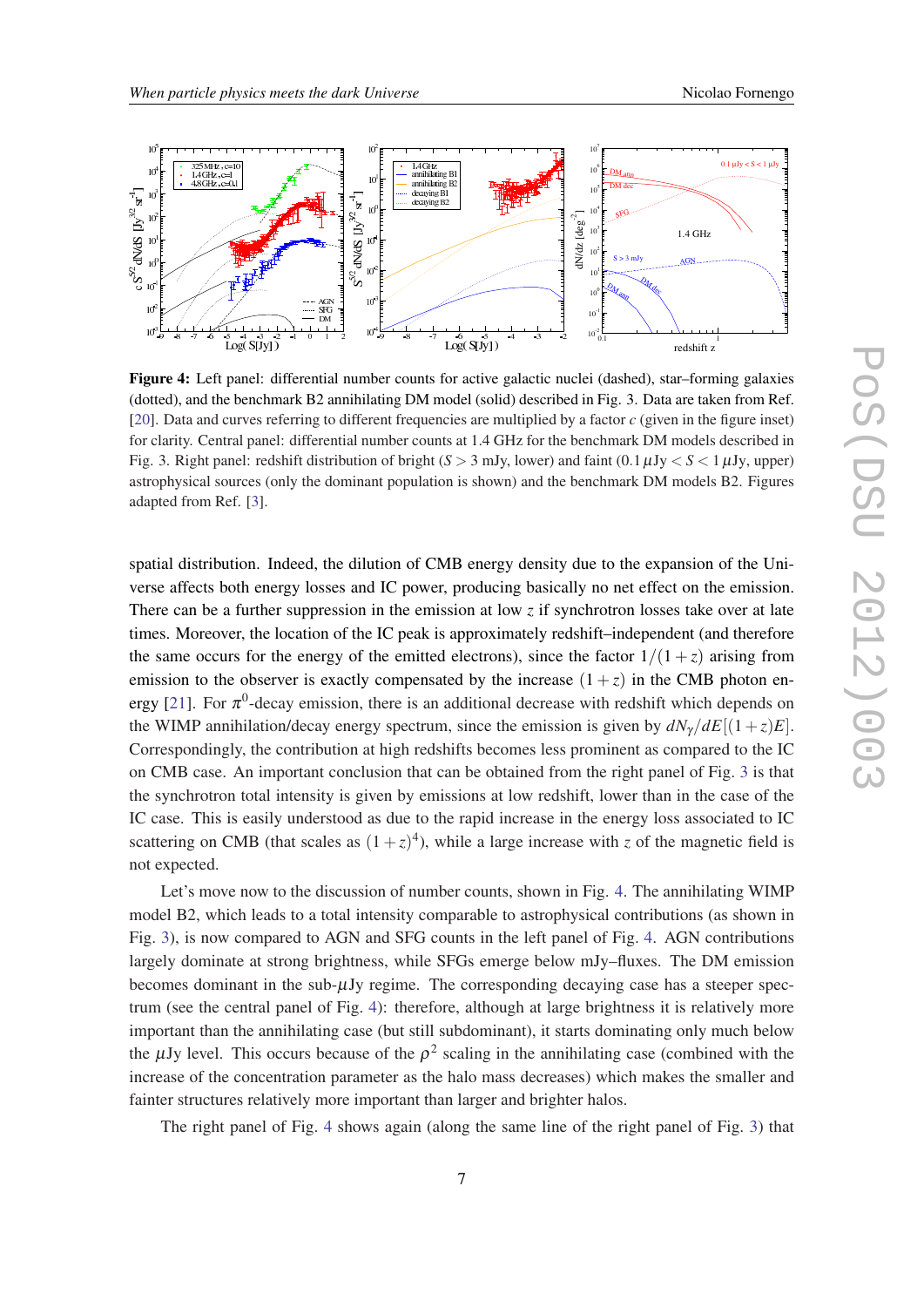<span id="page-7-0"></span>

**Figure 5:** Left panel: angular power spectrum at 1.4 GHz of bright  $(S > 10$  mJy, lower) and faint  $(S <$ 1µJy, upper) astrophysical sources (only the dominant population is shown) and the DM benchmark B2 for the annihilating case, described in Fig. 3. Data points are derived from NVSS as in Ref. [\[22](#page-13-0)]. Central panel: angular power spectrum including contributions from sources at all brightness at 408 MHz (upper: observational band derived from Ref. [\[23](#page-13-0)], see Refs. [\[24](#page-13-0), [25](#page-13-0)]) and 150 GHz (lower: data from Ref. [\[26](#page-13-0)]) for astrophysical sources, benchmark DM models B2 (at 408 MHz), and a WIMP model (at 150 GHz) with  $M_{\text{DM}} = 1$  TeV and  $(\sigma_a v) = 3 \cdot 10^{-23} \text{ cm}^3 \text{s}^{-1}$  (annihilating) or  $\tau = 10^{26}$  s (decaying) (*i.e.* fitting the PAMELA positron excess [[27\]](#page-13-0)). Angular correlation function at 1.4 GHz of bright  $(S > 3$  mJy, lower) and faint  $(0.1 \mu Jy < S < 1 \mu Jy$ , upper) astrophysical sources (only the dominant population is shown) and DM benchmark models B2 (data are from [[28\]](#page-13-0)). Figures adapted from Ref. [[3\]](#page-13-0).

most of the WIMP–induced radio emission comes from sources at very low redshift. For large brightness, AGN dominates and the DM emission is subdominant almost at all redshift. On the contrary, in the sub- $\mu$ Jy regime, DM sources are more numerous than SFG up to  $z \sim 1$ . The exact shape of SFG counts is not completely understood yet, and curves in Fig. [4](#page-6-0) represent one possible model. However, the overall normalization and the fact that the SFG contribution peaks at  $z > 1$ are rather robust predictions [[20\]](#page-13-0). This means that we can firmly conclude that a WIMP source population which provides a significant contribution to the total intensity has to dominate in the source count at low brightness  $(S < \mu Jy)$  and low redshift  $(z < 1)$ .

As a last observable for the cosmological radio emission, we consider the angular correlation of radio sources, reported in Fig. 5. The dimensionless angular power spectrum  $C_{\ell}$  and the angular correlation function *w* are normalized to the mean intensity  $\langle I \rangle$  and to the number counts *N* corresponding to the astrophysical contributions, respectively. Regarding the power spectrum, the one–halo term, which basically behaves as a Poisson–noise term ( $C_\ell \sim$  const) up to very large multipoles, dominates at large brightness (namely, at brightness currently covered by data), where the DM contribution is then much smaller than the AGN one. In the  $sub–\mu Jy$  regime, the two–halo term is instead the most important one, and the DM population starts dominating, especially at low multipoles, *i.e.* large scales. Notice also that the DM power spectrum is quite different from a flat  $C_{\ell}$  (except when considering only the brightest halos): this tells us that it is mostly given by the two–halo term. This again occurs because the DM source peaks at very low redshift, which explains also why the DM tends to have more power on large scales. For data corresponding to observations which integrate over all brightness, like the Haslam *et al.* map [[23\]](#page-13-0) at 408 MHz and the SPT survey [\[26](#page-13-0)] at 150 GHz, the  $C_\ell$  are mostly due to the brightest objects and the DM contribution gives only a marginal contribution at  $\ell < 100$  (where, however, any estimate of the extragalactic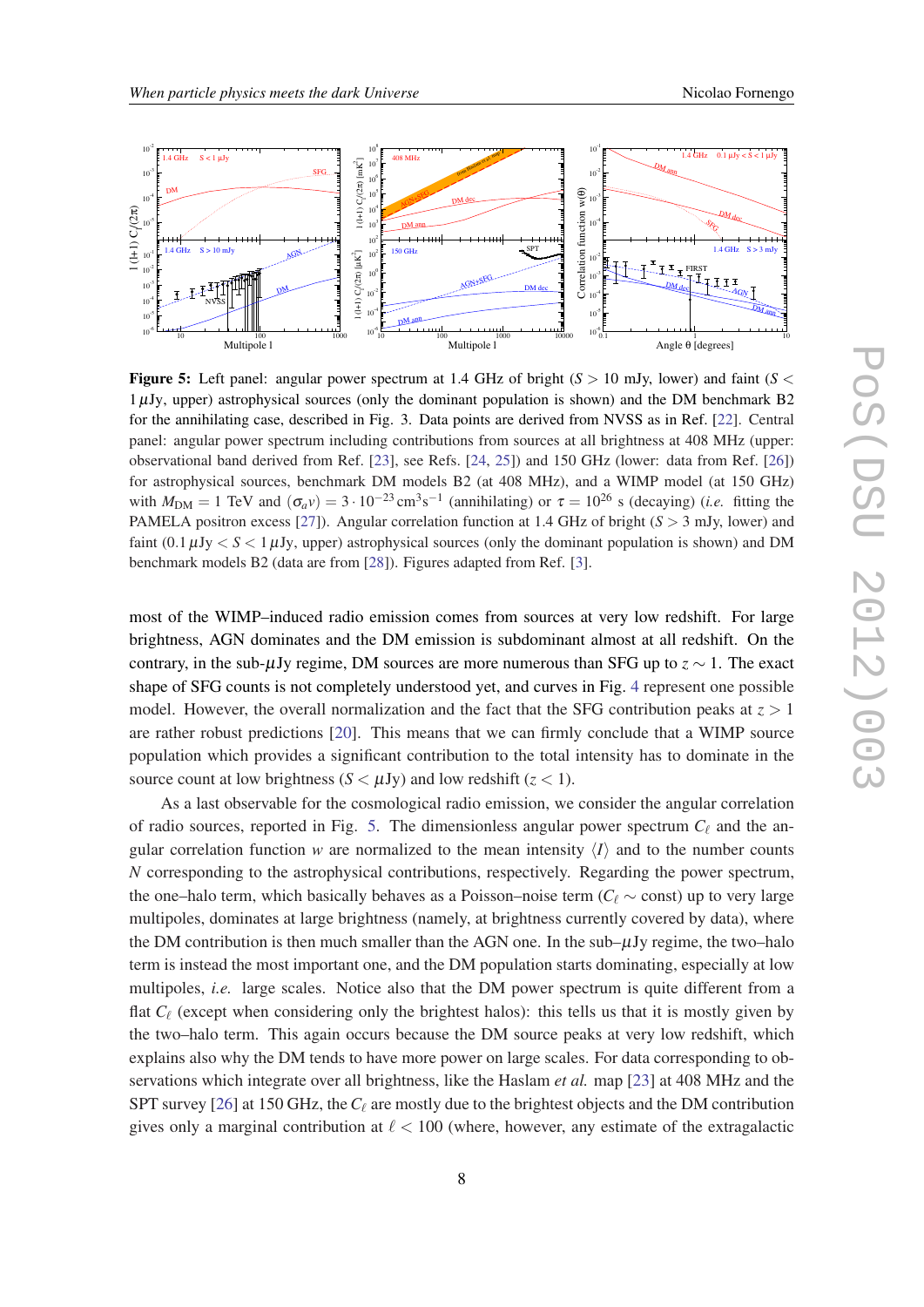<span id="page-8-0"></span>

Figure 6: Left panel: bounds obtained from total intensity (solid), source counts (dashed), and angular correlation (dotted) for WIMPs with dominant annihilation channel  $\mu^+\mu^-$ . Clustering and other astrophysical as-sumptions are as described in Ref. [[3\]](#page-13-0). The reference "thermal" annihilation value ( $\sigma_a v$ ) = 3 · 10<sup>-26</sup> cm<sup>3</sup>s<sup>-1</sup> is shown for comparison. Central panel: constraints on the parameter space of WIMP annihilating models in the MIN (solid) and MAX (dashed) propagation schemes (see text and Ref. [\[3](#page-13-0)] for details). Final states of annihilations are  $b\bar{b}$  (blue) and  $\mu^+\mu^-$  (orange). Right panel: same as in the central panel, but for decaying DM. Figures adapted from Ref. [\[3](#page-13-0)].

spectrum is undermined by uncertainties in the Galactic anisotropies). The decaying model is again less/more favorable for faint/bright fluxes, when compared to the annihilating case. Notice also that it has relatively more power on large scales, as a consequence of the  $\rho^2$  dependence of the signal in the annihilating situation, that enhances the relevance of small scales. Similar considerations apply also to the angular correlation function plotted in the right panel of Fig. [5](#page-7-0), with slightly more favorable conclusion for WIMPs.

A caveat is in order here: we have treated the source population given by DM–induced signals as a separate population from AGN and SFG. Actually, any astrophysical source is embedded in a (typically much fainter) DM halo. This means that if one subtracts bright sources to isolate, for instance, sub– $\mu$ Jy sources, she/he might be subtracting also emissions from the corresponding DM halos, and potentially a significant fraction of the total DM contribution can be subtracted as well. Plots in Figs. [4](#page-6-0) and [5](#page-7-0) are theoretically ideal predictions: experimentally, it could be difficult to fully test the predictions, since observations will be probably biased towards DM sources hosting a faint baryonic counterpart. A possible way to circumvent this problem is to compute the total emission for each structure in the Universe (namely to add together both the DM and astrophysical emissions coming from the same source), and then comparing the results between the cases with/without DM, and applying different brightness cuts. This would require to associate to any DM halo of mass M and redshift *z* all the different possible astrophysical source populations and spatial distributions in a statistical way. This is theoretically very challenging and deserves a dedicated analysis.

Finally we move to discuss the constraints that can be currently derived on the WIMP DM properties. We conservatively choose not to add any other astrophysical contribution to the theoretical flux, and to compare directly the theoretical predictions for the DM radio emission to the experimental data (summarized in Ref. [\[3\]](#page-13-0)). Considering the benchmark scenario discussed above, we show in the left panel of in Fig. 6 the bounds arising from total intensity, source counts, and angular correlation. The exclusion curves scales roughly as  $M_{\text{DM}}^2$  for  $M_{\text{DM}}$  above few tens of GeV,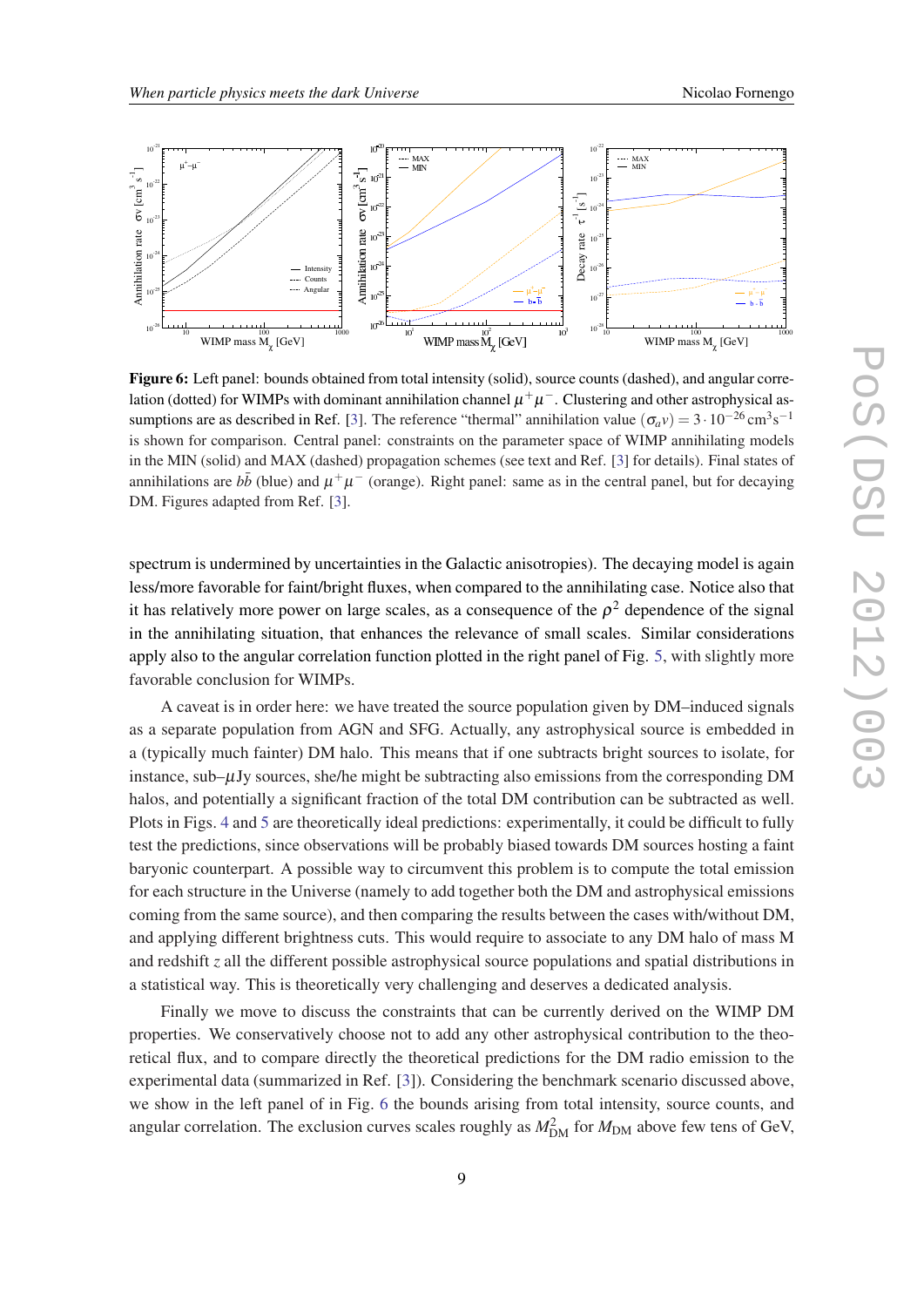while for lighter WIMPs the induced spectra can become significantly softer than data, which leads to a flattening of the curves. Note that the total–intensity bound is subdominant. However, as already mentioned, we have been exploiting extragalactic estimates from the ARCADE collaboration which are 5–6 times larger than the expected emission. Whether this excess will be ascribed to instrumental or galactic contaminations rather than to extragalactic sources, the bound should be accordingly rescaled. Moreover, for different scenarios with an enhanced total emission due to the inclusion of low brightness objects (e.g. reducing  $M_{\text{cut}}$  or introducing (resolved) substructures), the intensity constraint becomes more effective than number counts since for the latter there are no data at low brightness.

As stressed in Ref. [[3](#page-13-0)], the experimental data currently available make constraints from anisotropies and number counts significantly weaker with respect to what one could in principle achieve with deeper future survey (while the total–intensity bound is not expected to dramatically improve). On the other hand, since DM halos can host much brighter baryonic components, the induced emission of the former can be observationally hidden by the latter for what concerns measurements of number counts and two–point angular correlation function. Here, to derive conservative constraints we consider only total intensity and angular power spectra  $C_\ell$  derived from observations with single–dish telescopes and CMB satellites (which get contributions from sources at all brightnesses). The lowest multipole considered at low (high) frequency is  $\ell = 50$  ( $\ell = 3000$ ) because of contaminations from galactic (CMB) anisotropies which make any estimates of extragalactic source contribution on larger scales too uncertain [[25,](#page-13-0) [24](#page-13-0), [29\]](#page-13-0).

For our final constraints on WIMP parameter space, we define two sample cases bracketing the effect of quantities which affect the extragalactic DM radio flux but *not* directly related to DM microscopic properties (namely: clustering, substructures, magnetic field, and spatial diffusion). The first scenario (called MIN) is such that the flux is minimized, while the second (MAX) corresponds to the most optimistic assumptions (for a detailed explanation of the choice of parameters for the two configurations, see Ref. [\[3\]](#page-13-0)). Again two benchmark final states of annihilations (decays), are chosen:  $b\bar{b}$  (inducing a softer  $e^+e^-$  spectrum) and  $\mu^+\mu^-$  (inducing a harder  $e^+e^-$  spectrum). The annihilating case is shown in the central panel of Fig. [6](#page-8-0), while the decaying case is plotted in the right panel. Although the impact of various single assumptions is quite different in annihilating models with respect to decaying scenarios, there are roughly three orders of magnitude between the MIN and MAX constraints in both cases. Only for low mass WIMPs and fairly optimistic assumptions we can reach the benchmark "thermal" annihilation rate  $(\sigma_a v) = 3 \cdot 10^{-26} \text{ cm}^3 \text{s}^{-1}$ . In the decaying case, the inclusion of angular power spectrum data leads to significant improvements with respect to constraints derived from total intensity, especially for large masses (while in the annihilating case the improvement is negligible).

#### 4. The ARCADE excess

Recently, the balloon–borne experiment ARCADE 2 (Absolute Radiometer for Cosmology, Astrophysics and Diffuse Emission) [\[30\]](#page-14-0) reported radio detection of the sky temperature in the frequency range from 3 to 90 GHz. After subtraction of the foreground galactic emission, an isotropic component has been isolated from the ARCADE data [\[31](#page-14-0)]. Surprisingly, the level of this remaining flux (interpreted as an extra–galactic sky temperature) is about 5–6 times larger than the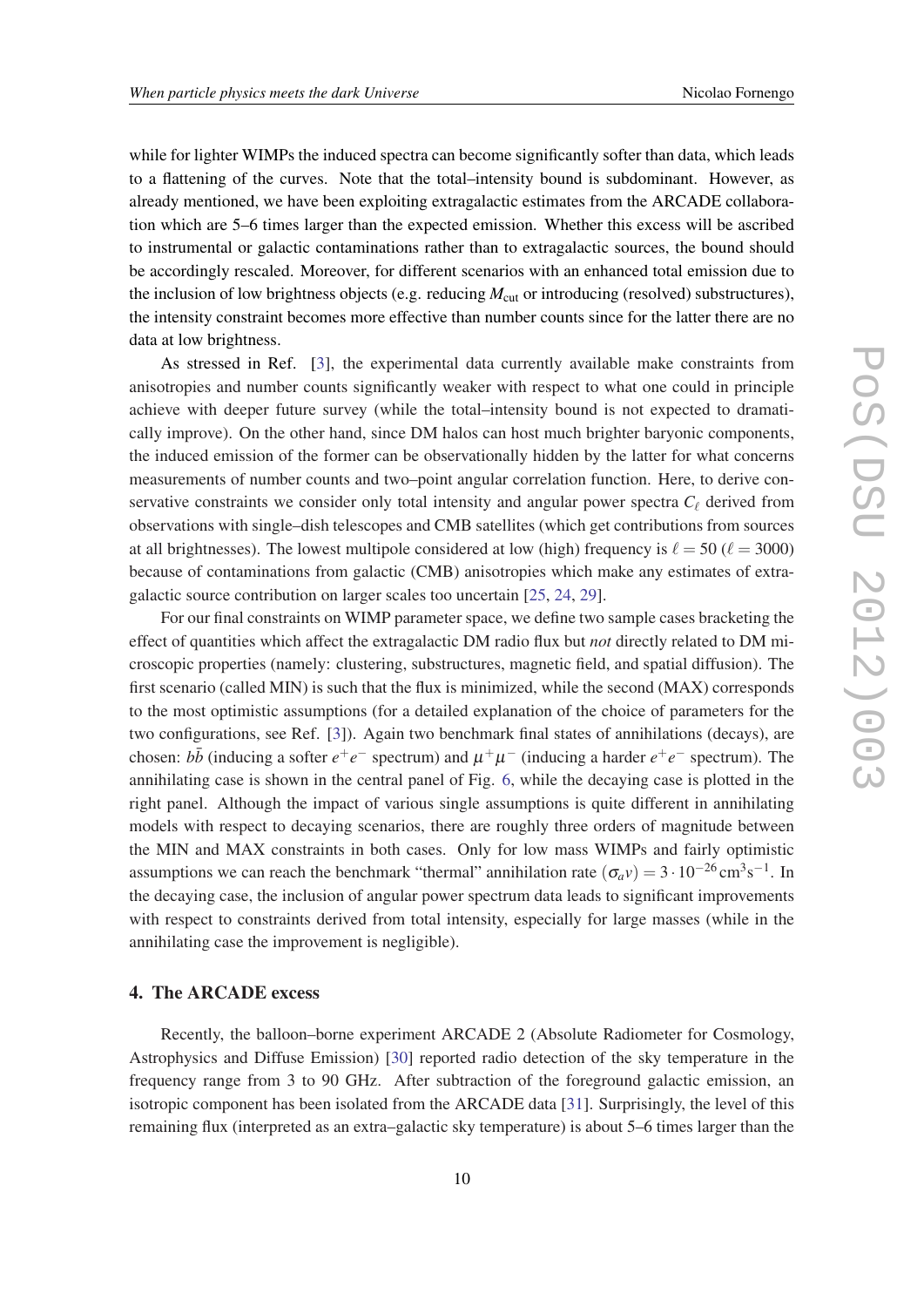<span id="page-10-0"></span>

Figure 7: Left panel: Extragalactic radio background as derived by ARCADE [[31\]](#page-14-0), together with three possible interpretations of the low–frequency  $(< 10$  GHz) excess in terms of WIMP annihilations (blue, green, and orange curves). The astrophysical source contribution estimated from number counts (red line), the CMB contribution (black–dotted line), and a best–fit power–law of the excess (black–dashed line) are also shown [\[19](#page-13-0)]. Central panel: X–ray and gamma–ray fluxes for the three benchmark WIMP cases shown in the left panel, together with the CHANDRA [[32\]](#page-14-0) bound in the X–ray band, and the COMPTEL [[33\]](#page-14-0) and FERMI [[34](#page-14-0)] extragalactic gamma–ray flux measurements. Right panel: differential number counts of active galactic nuclei (dashed line), star–forming galaxies (dotted line), and the same 10 GeV benchmark DM model (solid lines) shown in the left panel. For DM, we consider two cases: all substructures are resolved; all substructures are unresolved. For data and astrophysical models, see [\[20](#page-13-0)] and references therein. Figures adapted from Ref. [[1\]](#page-12-0).

total contribution from the extra–galactic radio sources detected in current surveys [[19,](#page-13-0) [35](#page-14-0)]. Even extrapolating the source number counts to lower (currently unreached) brightness, such excess persists. Most systematic effects which could explain the ARCADE excess have been ruled out [\[31](#page-14-0)] and an astrophysical galactic origin appears to be quite unlikely [\[36](#page-14-0), [37\]](#page-14-0)) Free–free emission has been excluded on the basis of the spectral shape, and a diffuse Galactic synchrotron foreground is estimated using two different methods (a simple co–secant dependence on the Galactic latitude and a correlation between radio and atomic line emissions), which agree well among each other.

Such level of cosmic radio background does not have an immediate explanation in standard astrophysical scenarios. In Ref. [\[37\]](#page-14-0), radio supernovae, radio quiet quasars and diffuse emission from intergalactic medium and clusters (together with a missed flux from well–known sources) have been considered: Ref. [\[37](#page-14-0)] concludes that none of these emissions can significantly contribute. A new, currently unknown, population of abundant and faint radio sources (able to dominate source–counts around  $\mu$ Jy fluxes) needs to be introduced [\[37](#page-14-0), [38](#page-14-0)]. A possibile solution could be offered by rdinary star–forming galaxies with a radio to far–infrared flux ratio which increases significantly with redshift. However, this possibility is strongly constrained by multi–wavelength observations. Indeed, the radio to far–infrared emission would need to be increased by a factor of five above what is currently observed in local galaxies. An explanation of the ARCADE excess through radiative emission of secondary electrons in SFG would actually overproduce the gamma– ray background from pion decays [[39\]](#page-14-0). The same occurs also for primary electrons, unless such galaxies possess either extremely low gas density (and, consequently, low ratio of primary electrons to pions) or extremely efficient proton escape. The picture that is currently emerging from the ARCADE measurements [\[31](#page-14-0), [37](#page-14-0)] and subsequent interpretations [[37,](#page-14-0) [38,](#page-14-0) [39,](#page-14-0) [40\]](#page-14-0) suggests the need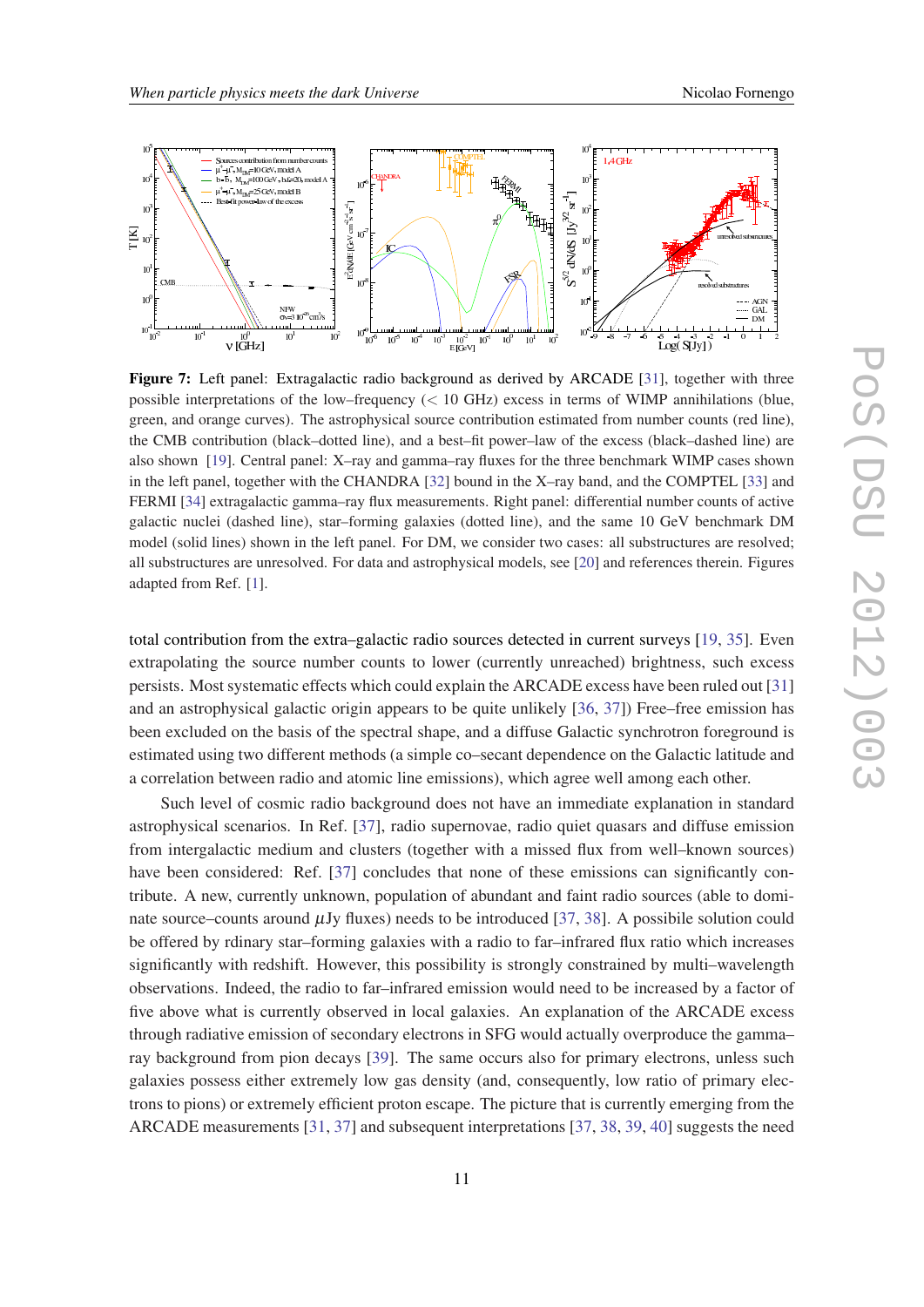for a population of several faint synchrotron–sources prompted by primary electrons with a hard spectrum and with no or very faint correlated mechanisms at infrared and gamma–ray frequencies.

Synchrotron emission due to electron/positrons produced by DM annihilation or decay in the extragalactic environment can offer a solution to this significant radio excess [\[1\]](#page-12-0). Considering the current understanding of structure clustering, any luminous source is embedded in a DM halo, and therefore extragalactic DM halos can be seen as the most numerous source population. The radio flux induced by WIMP annihilations or decays is predicted to be very faint. WIMP models with large annihilation or decay into leptons induce hard spectra of  $e^+/e^-$  with very faint gamma–ray counterpart (and no straightforward thermal emission). Therefore, WIMP emission represent an ideal candidate to fit the ARCADE excess [\[1\]](#page-12-0).

The radio excess spectrum reported by ARCADE is rather hard, and this requires a hard electron/positron spectrum. Such a behavior can be obtained in DM scenarios where WIMPs annihilate or decay mostly into leptons. In the left panel of Fig. [7](#page-10-0) we show the case of annihilation in the  $\mu^+\mu^-$  channel. The absolute normalization of the excess is reproduced with a "thermal" annihilation rate  $(\sigma_a v) = 3 \cdot 10^{-26} \text{cm}^3 \text{s}^{-1}$  and a DM mass around 10 GeV: even though this candidate induces a spectrum slightly softer than the best–fit power–law, it provides a reasonable agreement with the data. The fact that light DM, in the 10 GeV mass range, can fairly well reproduce the ARCADE excess, without the need of unrealistically large DM overdensities is particularly interesting, especially in light of recent indications coming from direct detection experiments (DAMA [[16\]](#page-13-0), CoGeNT [\[17](#page-13-0)], and CRESST [\[18\]](#page-13-0)), that can be in fact accommodated with a ∼ 10 GeV WIMP.

Since the ARCADE excess could be due to by DM annihilation/decay into electrons and positrons, production of X–rays and gamma–rays by means of inverse–Compton processes on interstellar radiation fields and direct production of gamma–rays from the DM particle annihilation (either by production of neutral pions or by Final–State–Radiation (FSR)) are present. For the benchmark cases considered here, these multi–wavelength bounds are easily evaded, as shown for X- and γ-rays in the central panel of Ref. [7](#page-10-0).

As a further analysis on the radio emission arising from light DM annihilation/decay, able to explain to the ARCADE excess, we show in Fig. [7](#page-10-0) the differential number counts of sources at the frequency of 1.4 GHz. When all substructures are assumed to be unresolved, they mainly boost the signal of large and bright halos (since the latter host more sub–halos). On the contrary, if it is possible to resolve all substructures, number counts drop much more slowly at low brightness. To bracket the uncertainties related to the possibility of resolving or not substructures, the two extreme cases are shown in Fig. [7](#page-10-0) as solid lines, for the same 10 GeV DM particle shown in the left panel. As discussed above, the key point for our analysis is that in both scenarios the number of DM sources undoubtly becomes dominant over the astrophysical contributions (AGN,  $SFG$ ) at the sub- $\mu$ Jy level. The contribution of SFG, dominant over AGN emission at low fluxes, decreases more rapidly than the expected contribution from DM (assuming FIR/radio correlation holds at all redshift), both for resolved and unresolved substructures. From [7](#page-10-0) we notice that the flattening at low brightness exhibited by current data, although it can be easily accounted for by standard astrophysical populations, nevertheless could be well fitted by a DM model between the two extreme cases presented in Fig. [7.](#page-10-0)

Therefore the possibility that synchrotron emission induced by WIMP annihilations can account for the isotropic radio component measured by the ARCADE 2 Collaboration appears to be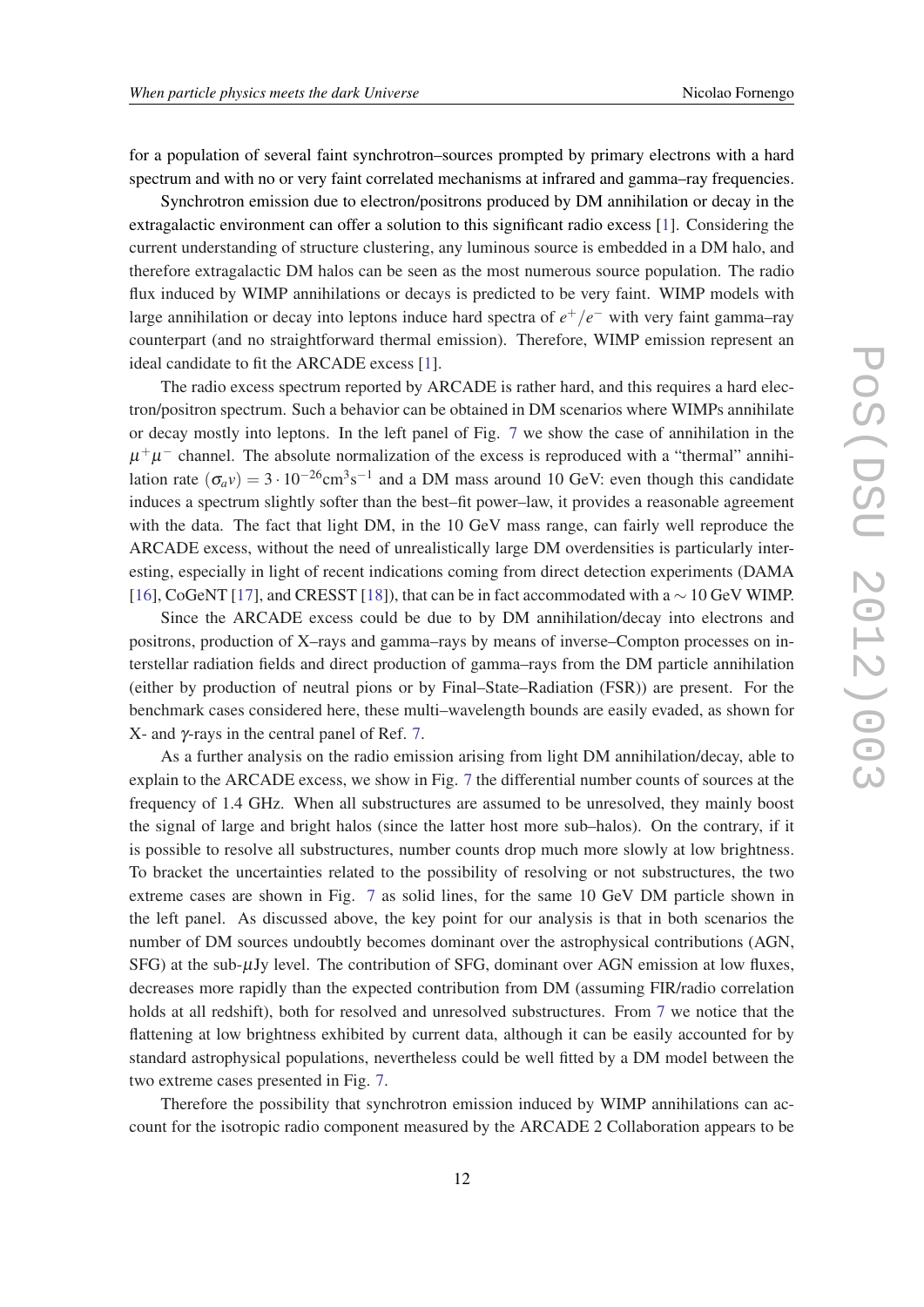<span id="page-12-0"></span>a viable possibility. A population of sources which can explain ARCADE measurements has to become the most abundant at brightness around and below the  $\mu$ Jy level: this will be studied in details by SKA [\[41](#page-14-0)], and hopefully also by its precursors, ASKAP [[42\]](#page-14-0) and MeerKAT [\[43](#page-14-0)]. A dedicated study of closest and brightest (in terms of DM–induced signal) objects with current radio telescope (e.g., ATCA [\[44](#page-14-0)] and EVLA [[45](#page-14-0)]) can start to probe this scenario in the near future.

### 5. Conclusions

In this note we have discussed the relevance of radio signals for WIMP dark matter detection. We have seen that radio emission in the MHz–GHz frequency range may be easily produced by DM annihilation/decay in our Galaxy or in the extragalactic environment and that this radio emission may be at the level of detectability with current or foreseen radio detectors.

Under reasonable assumptions on the DM distribution and on the astrophysical magnetic fields, radio signals are already able to pose bounds on WIMP dark matter comparable to other indirect detection searches: in fact, the galactic radio emission is close to detectability for "thermal" annihilation cross sections for light DM and NFW halo profiles. In particular, low–frequency surveys are quite competitive to search for light DM particles. Potential channels of discovery are offered by source number counts at low brightnesses (below the  $\mu$ Jy level) and angular correlations of the radio sky temperature at low multipoles and low brightnesses. In order to be able to properly access these channels, increased sensitivities are necessary, but the foreseen experiments appear to be well suited to approach them.

The prediction of the radio emission requires the knowledge of a large number of astrophysical inputs: not only the dark matter distribution in galaxies and in the extragalactic systems, but also the modeling of electron/positron transport phenomena (propagation and energy losses), as well the size and distribution of galactic and extragalactic magnetic fields. Among the DM indirect detection signals, the radio signal is maybe the one most affected by sources of uncertainty: nevertheless, it possesses specific features which make it unique and, considering the promising future that foresees the development of many new, high–sensitivity detectors (like ASKAP, MeerKAT, LOFAR, SKA), the radio channel for DM detection may well produce interesting surprises. Stay tuned!

We thank the Center for Theoretical Underground Physics and Related Areas (CETUP\* 2012) in South Dakota (USA) for its hospitality and for partial support during the completion of this work. We acknowledge research grants funded jointly by Ministero dell'Istruzione, dell'Università e della Ricerca (MIUR), by Università di Torino and by Istituto Nazionale di Fisica Nucleare within the Astroparticle Physics Project (MIUR contract number: PRIN 2008NR3EBK; INFN grant code: FA51). We also acknowledge the spanish MICINN Consolider Ingenio 2010 Programme under grant MULTIDARK CSD2009- 00064 for support.

#### **References**

- [1] N. Fornengo, R. Lineros, M. Regis and M. Taoso, *Phys. Rev. Lett.* 107, 271302 (2011) [arXiv:1108.0569 [hep-ph]].
- [2] N. Fornengo, R. A. Lineros, M. Regis and M. Taoso, *JCAP* 1201, 005 (2012) [arXiv:1110.4337 [astro-ph.GA]].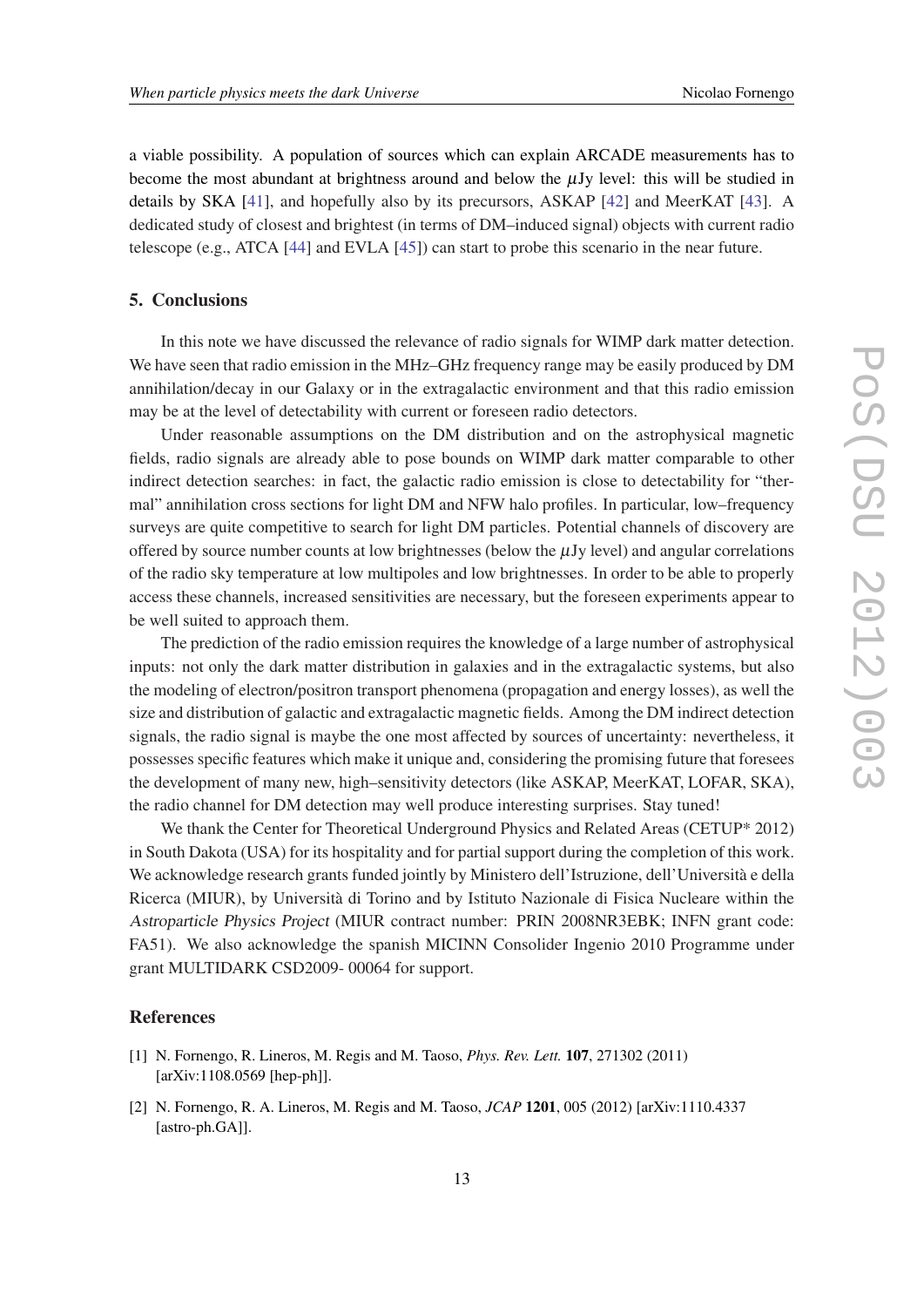- <span id="page-13-0"></span>[3] N. Fornengo, R. Lineros, M. Regis and M. Taoso, *JCAP* 1203, 033 (2012) [arXiv:1112.4517 [astro-ph.CO]].
- [4] E. Borriello, A. Cuoco and G. Miele, *Phys. Rev. D* 79 (2009) 023518 [arXiv:0809.2990 [astro-ph]].
- [5] C. Boehm, T. Delahaye and J. Silk, *Phys. Rev. Lett.* 105 (2010) 221301 [arXiv:1003.1225 [astro-ph.GA]].
- [6] G. Bertone, G. Sigl and J. Silk, *Mon. Not. Roy. Astron. Soc.* 337 (2002) 98 [astro-ph/0203488].
- [7] C. Boehm, J. Silk and T. Ensslin, arXiv:1008.5175 [astro-ph.GA].
- [8] R. M. Crocker, N. F. Bell, C. Balazs and D. I. Jones, *Phys. Rev. D* 81 (2010) 063516 [arXiv:1002.0229 [hep-ph]].
- [9] M. Regis and P. Ullio, *Phys. Rev. D* 78 (2008) 043505 [arXiv:0802.0234 [hep-ph]].
- [10] L. Bergstrom, G. Bertone, T. Bringmann, J. Edsjo and M. Taoso, *Phys. Rev. D* 79 (2009) 081303 [arXiv:0812.3895 [astro-ph]].
- [11] G. Bertone, M. Cirelli, A. Strumia and M. Taoso, *JCAP* 0903 (2009) 009 [arXiv:0811.3744 [astro-ph]].
- [12] D. T. Cumberbatch, J. Zuntz, H. K. K. Eriksen and J. Silk, arXiv:0902.0039 [astro-ph.GA].
- [13] G. Dobler and D. P. Finkbeiner, *Astrophys. J.* 680 (2008) 1222 [arXiv:0712.1038 [astro-ph]].
- [14] T. Linden, S. Profumo and B. Anderson, *Phys. Rev. D* 82 (2010) 063529 [arXiv:1004.3998 [astro-ph.GA]].
- [15] D. Hooper, D. P. Finkbeiner and G. Dobler, *Phys. Rev. D* 76 (2007) 083012 [arXiv:0705.3655 [astro-ph]].
- [16] R. Bernabei *et al.*, *Eur. Phys. J.* C 56 (2008) 333; *Eur. Phys. J.* C 67, 39 (2010).
- [17] C.E. Aalseth *et al.*, arXiv:1106.0650 [astro-ph.CO].
- [18] G. Angloher *et al.*, [arXiv:1109.0702 [astro-ph.CO]].
- [19] M. Seiffert *et al.*, arXiv:0901.0559 [astro-ph.CO].
- [20] G. De Zotti *et al.*, Astron. Astrophys. Rev. **18** (2010)
- [21] S. Profumo, T. E. Jeltema, *JCAP* 0907 (2009) 020. [arXiv:0906.0001 [astro-ph.CO]].
- [22] C. Blake, P. G. Ferreira, J. Borrill, emphMon. Not. Roy. Astron. Soc. 351 (2004) 923. [astro-ph/0404085].
- [23] Haslam, C. G. T., Salter, C. J., Stoffel, H., & Wilson, W. E., *A&AS*, 47 (1982) 1.
- [24] M. Regis, [arXiv:1101.5524 [astro-ph.HE]].
- [25] L. La Porta *et al.*, *Astron. Astrophys.* 479 (2008) 641 [arXiv:0801.0547].
- [26] C. L. Reichardt *et al.*, [arXiv:1111.0932 [astro-ph.CO]].
- [27] O. Adriani *et al.* [PAMELA Collaboration], *Nature* 458 (2009) 607 [arXiv:0810.4995 [astro-ph]].
- [28] R. A. Overzier, H. J. A. Rottgering, R. B. Rengelink, R. J. Wilman, *Astron. Astrophys.* 405 (2003) 53-72. [astro-ph/0304160].
- [29] G. Giardino, *et al.*, *Astron. Astrophys.* 371 (2001) 708 [astro-ph/0103233]. *Astron. Astrophys.* 387 (2002) [astro-ph/0202520].